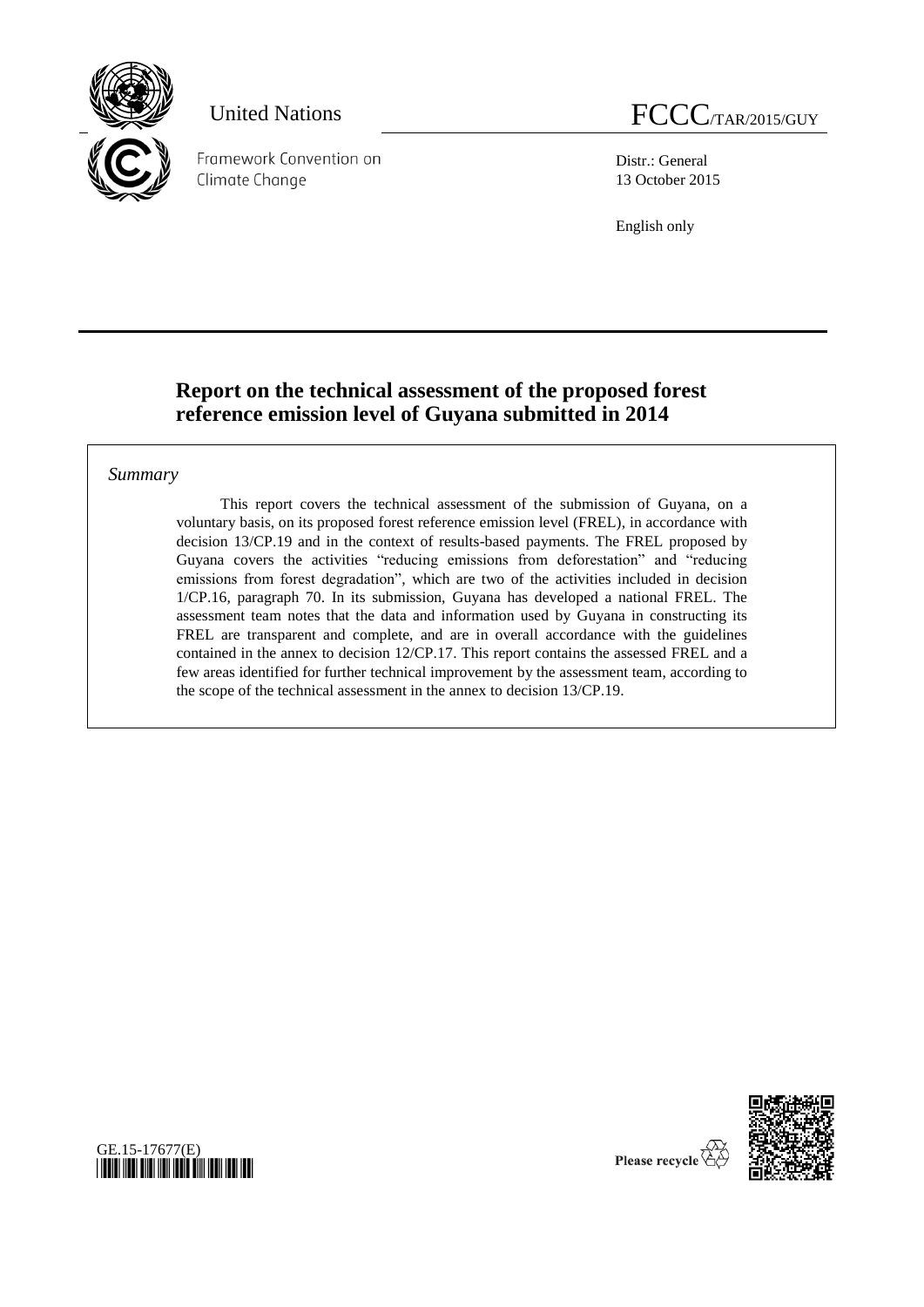### **FCCC/TAR/2015/GUY**

## Contents

|       |                                                                                                                                           | Paragraphs | Page           |
|-------|-------------------------------------------------------------------------------------------------------------------------------------------|------------|----------------|
| I.    |                                                                                                                                           | $1 - 8$    | 3              |
|       | $\mathsf{A}$ .                                                                                                                            | $1 - 5$    | 3              |
|       | <b>B.</b>                                                                                                                                 | $6 - 8$    | $\overline{4}$ |
| П.    | Data, methodologies and procedures used in the construction of the proposed                                                               | $9 - 34$   | $\overline{4}$ |
|       | How each element in the annex to decision $12/CP.17$ was taken into<br>account in the construction of the forest reference emission level | $9 - 34$   | $\overline{4}$ |
| III.  |                                                                                                                                           | $35 - 44$  | 11             |
| Annex |                                                                                                                                           |            |                |
|       | Summary of main features of the proposed forest reference emission level based on                                                         |            | 14             |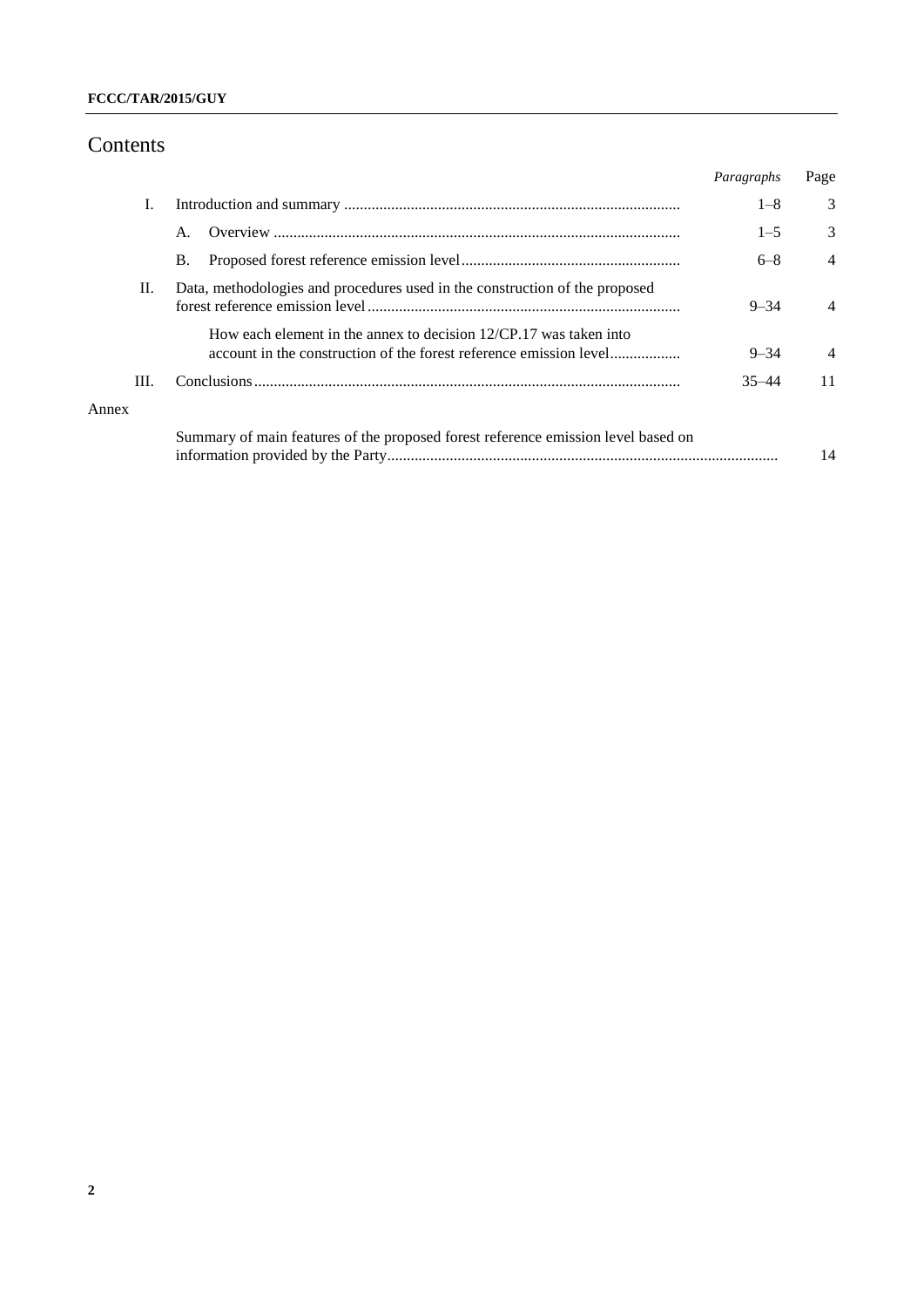## **I. Introduction and summary**

### **A. Overview**

1. This report covers the technical assessment (TA) of the submission of Guyana on its proposed forest reference emission level  $(FREL)$ , submitted on 8 December 2014 in accordance with decisions 12/CP.17 and 13/CP.19. The TA took place (as a centralized activity) from 16 to 21 February 2015 in Bonn, Germany, and was coordinated by the secretariat.<sup>2</sup> The TA was conducted by two land use, land-use change and forestry experts from the UNFCCC roster of experts<sup>3</sup> (hereinafter referred to as the assessment team  $(AT)$ ): Mr. Manuel Estrada (Mexico) and Mr. Atsushi Sato (Japan). In accordance with decision 13/CP.19, annex, paragraph 9, the Consultative Group of Experts on National Communications from Parties not included in Annex I to the Convention (CGE) was invited to participate in the TA as an observer. However, no representative of the CGE was able to participate at this TA session.

2. In response to the invitation by the Conference of the Parties (COP) and in accordance with the provisions of decision 12/CP.17, paragraphs 7–15, and its annex, Guyana submitted its proposed FREL on a voluntary basis. This proposed FREL is one of the elements<sup>4</sup> to be developed in the implementation of the activities referred to in decision 1/CP.16, paragraph 70. The COP decided that each submission of a proposed FREL and/or forest reference level (FRL), as referred to in decision 12/CP.17, paragraph 13, shall be subject to a TA in the context of results-based payments, pursuant to decisions 13/CP.19, paragraphs 1 and 2, and 14/CP.19, paragraphs 7 and 8.

3. The objective of this TA was to assess the degree to which information provided by Guyana was in accordance with the guidelines for submissions of information on FRELs<sup>5</sup> and to offer a facilitative, non-intrusive, technical exchange of information on the construction of the FREL, with a view to supporting the capacity of Guyana for the construction and future improvement of FRELs, as appropriate.<sup>6</sup>

4. The TA of the FREL submitted by Guyana was undertaken in accordance with the guidelines and procedures for the TA of submissions from Parties on proposed FRELs and/or FRLs as contained in the annex to decision 13/CP.19. This report on the TA was prepared by the AT following the guidelines and procedures in the same decision.

5. Following the process contained in the guidelines and procedures of the same decision, a draft version of this report was communicated to the Government of Guyana. The facilitative exchange during the TA allowed Guyana to provide clarifications and information that were considered by the AT in the preparation of this report.<sup>7</sup> As a result of the facilitative interactions with the AT during the TA session, Guyana submitted a modified version on 27 April 2015, which took into consideration the technical input by the AT. The modifications improved the clarity and transparency of the submitted FREL, and resulted in a modification of the FREL originally proposed, without altering the approach used to construct the proposed FREL. This TA report was prepared based on the context of

The submission of Guyana is available at <http://unfccc.int/8414>.

Decision 13/CP.19, annex, paragraph 7.

Decision 13/CP.19, annex, paragraphs 7 and 9.

Decision 1/CP.16, paragraph 71(b).

Decision 12/CP.17, annex.

 $6$  Decision 13/CP.19, annex, paragraph 1(a) and (b).

 $\frac{7}{1}$  Decision 13/CP.19, annex, paragraphs 1(b), 13 and 14.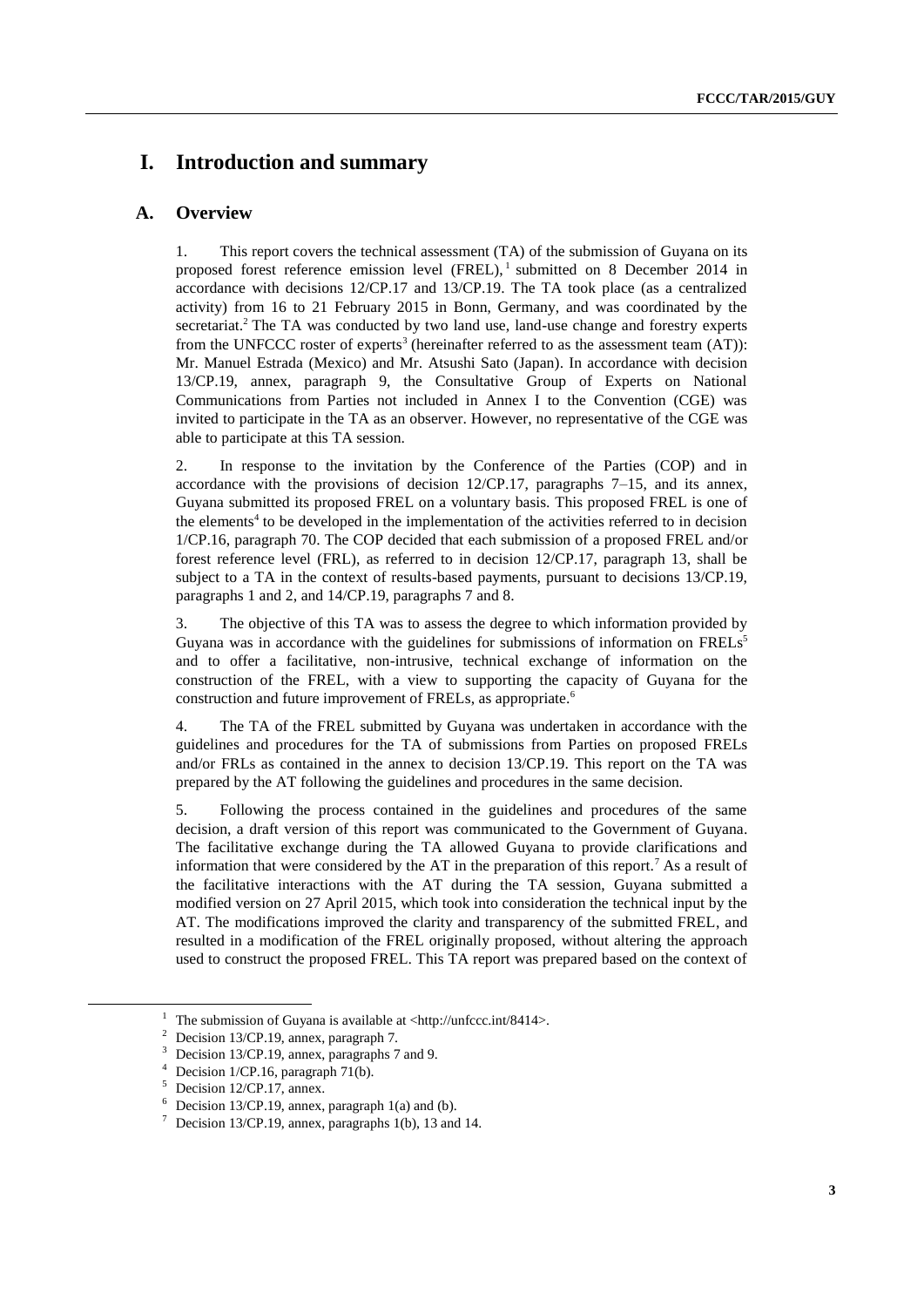the modified FREL submission. The modified submission, which contains the assessed FREL, and the original submission are available on the UNFCCC website.<sup>8</sup>

#### **B. Proposed forest reference emission level**

6. In decision 1/CP.16, paragraph 70, the COP encourages developing country Parties to contribute to mitigation actions in the forest sector by undertaking a number of activities, as deemed appropriate by each Party and in accordance with their respective capabilities and national circumstances, in the context of the provision of adequate and predictable support. The FREL proposed by Guyana, on a voluntary basis, for a TA in the context of results-based payments, covers the activities "reducing emissions from deforestation" and "reducing emissions from forest degradation". Pursuant to paragraph 71(b) of the same decision, Guyana has developed a national FREL for the entire national territory of Guyana. In its submission, Guyana applies a step-wise approach to its development of the FREL, in accordance with decision 12/CP.17, paragraph 10. The step-wise approach enables Parties to improve the FREL by incorporating better data, improved methodologies and, where appropriate, additional pools.

7. The FREL proposed by Guyana was based on a "combined reference level approach", in which the average of two elements of forest carbon emission was combined to construct a FREL. The first element is the historical annual forest carbon emissions percentage of Guyana for the period 2001–2012, calculated based on the historical data of Guyana. The second element is the average annual global forest carbon stock emissions percentage for the period 2001–2010, calculated based on data from the scientific literature. Both annual emissions percentages are estimated based on the sum of the forest carbon emissions from deforestation and forest degradation divided by the total amount of existing forest carbon stocks. The averaged percentage of 0.242 per cent ((0.049 per cent plus 0.435 per cent) divided by 2) was the basis for calculating the proposed FREL of Guyana, which is equal to 46,301,251 tonnes of carbon dioxide equivalent (t  $CO<sub>2</sub>$  eq) per year.

8. The proposed FREL includes the following pools: above-ground biomass, belowground biomass and dead wood. Above-ground biomass and below-ground biomass are used for global and Guyana estimations. Dead wood is only used for parts of the FREL based on Guyana's historical data for forest degradation. Gases other than carbon dioxide  $(CO<sub>2</sub>)$  are not included in the FREL.

## **II. Data, methodologies and procedures used in the construction of the proposed forest reference emission level**

**How each element in the annex to decision 12/CP.17 was taken into account in the construction of the forest reference emission level**

#### **1. Information that was used by the Party in the construction of the forest reference emission level**

9. Guyana is a country with a high forest cover (approximately 85 per cent of its total area is forest) and a low historical deforestation rate. As a result, the historical trend of emissions from deforestation and forest degradation is unlikely to accurately predict future emissions from these sources in Guyana. Consequently, in order to reflect its national circumstances, Guyana has proposed the combined reference level approach. This approach

 $8$  <http://unfccc.int/8414>.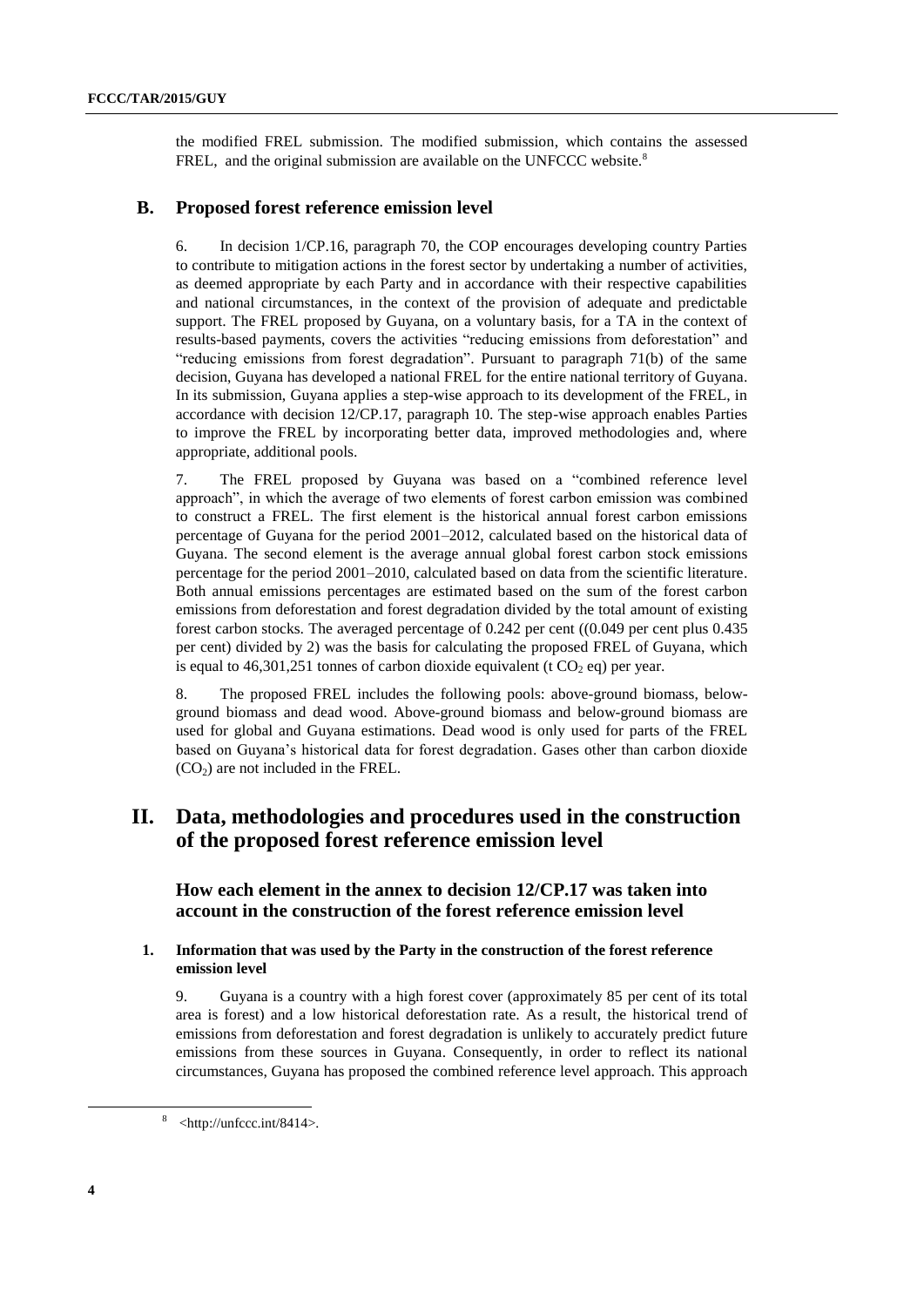combines two distinct elements in order to calculate the proposed FREL. The first element is a calculation of the historical emissions from deforestation and forest degradation in Guyana using data from the years 2001–2012, in terms of the percentage of the total forest carbon stock of the country. The second element is a global average emissions percentage constructed on the basis of data obtained from the scientific literature (Baccini et al.,  $2012$ <sup>5</sup>, Harris et al.,  $2012^{10}$ ). The average of these two elements is a percentage that is then used to estimate the FREL of Guyana, based on current forest carbon stock. The two elements are assessed separately below.

Historical emissions from deforestation and forest degradation in Guyana

10. Guyana used the methodologies provided in the Intergovernmental Panel on Climate Change (IPCC) *Good Practice Guidance for Land Use, Land-Use Change and Forestry* and the *2006 IPCC Guidelines for National Greenhouse Gas Inventories* (hereinafter referred to as the 2006 IPCC Guidelines) as the basis for estimating changes in carbon stocks in forest land converted to other land-use categories and in managed forests (deforestation), as well as carbon loss due to selective logging that occurred in managed forest (forest degradation).

11. Gross emissions from deforestation and forest degradation were estimated from 2001 onwards by combining the activity data with the appropriate emission factors. The period 2001–2012 was selected because robust and credible activity data were available for both deforestation and forest degradation from timber harvesting for this period. Guyana assumed that the biomass immediately after forest conversion was zero and did not consider any subsequent  $CO<sub>2</sub>$  removal after deforestation or regrowth following forest degradation. For simplicity in accounting, Guyana also assumed the full emissions of soil carbon in the year of clearing, rather than spreading the emissions over 20 years as suggested by the 2006 IPCC Guidelines. The impact of the harvested wood product carbon pool was assumed to be zero in the modified submission because the potential long-term carbon stored in the pool demonstrated quite low significance in the analysis conducted by Guyana.

12. The activity data for deforestation in Guyana used for the construction of the FREL were based on historical assessment of forest area change (from forest to non-forest) completed by the Guyana Forestry Commission (GFC), using the services of Pöyry and Indufor for six periods: 1990–2000, 2001–2005, 2006–September 2009, October 2009– September 2010, October 2010–December 2011 and January–December 2012. The analyses for these six periods were conducted by the same team of people using consistent methods. For the first four periods, Landsat imagery was used, for the fifth period, a combination of Landsat and RapidEye imagery was used, and for the sixth period, wall-towall high-resolution RapidEye imagery was used. The use of higher resolution imagery in the most recent time frame allowed for higher accuracy of interpretation in this period and for a re-evaluation of the total forest area for the previous years.

13. All remote sensing products were assessed for accuracy (the accuracy of the forest area was greater than 97 per cent) and verified independently by a third party, and all steps were certified by external auditors. The AT commends the efforts made by Guyana for preparing more accurate forest area data and acknowledges that the high accuracy of these remote sensing products provides a low uncertainty of the activity data. For each time

<sup>9</sup> Baccini A, Goetz SJ, Walker WS, Laporte NT, Sun M, Sulla-Menashe D, Hackler J, Beck PSA, Dubayah R, Friedl MA, Samanta S and Houghton RA. 2012. Estimated carbon dioxide emissions from tropical deforestation improved by carbon-density maps. *Nature Climate Change*. 2: pp.182–185.

<sup>&</sup>lt;sup>10</sup> Harris NL, Brown S, Hagen SC, Saatchi SS, Petrova S, Salas W, Hansen MC, Potapov PV and Lotsch A. 2012. Baseline map of carbon emissions from deforestation in tropical regions. *Science*. 336: pp.1573–1576.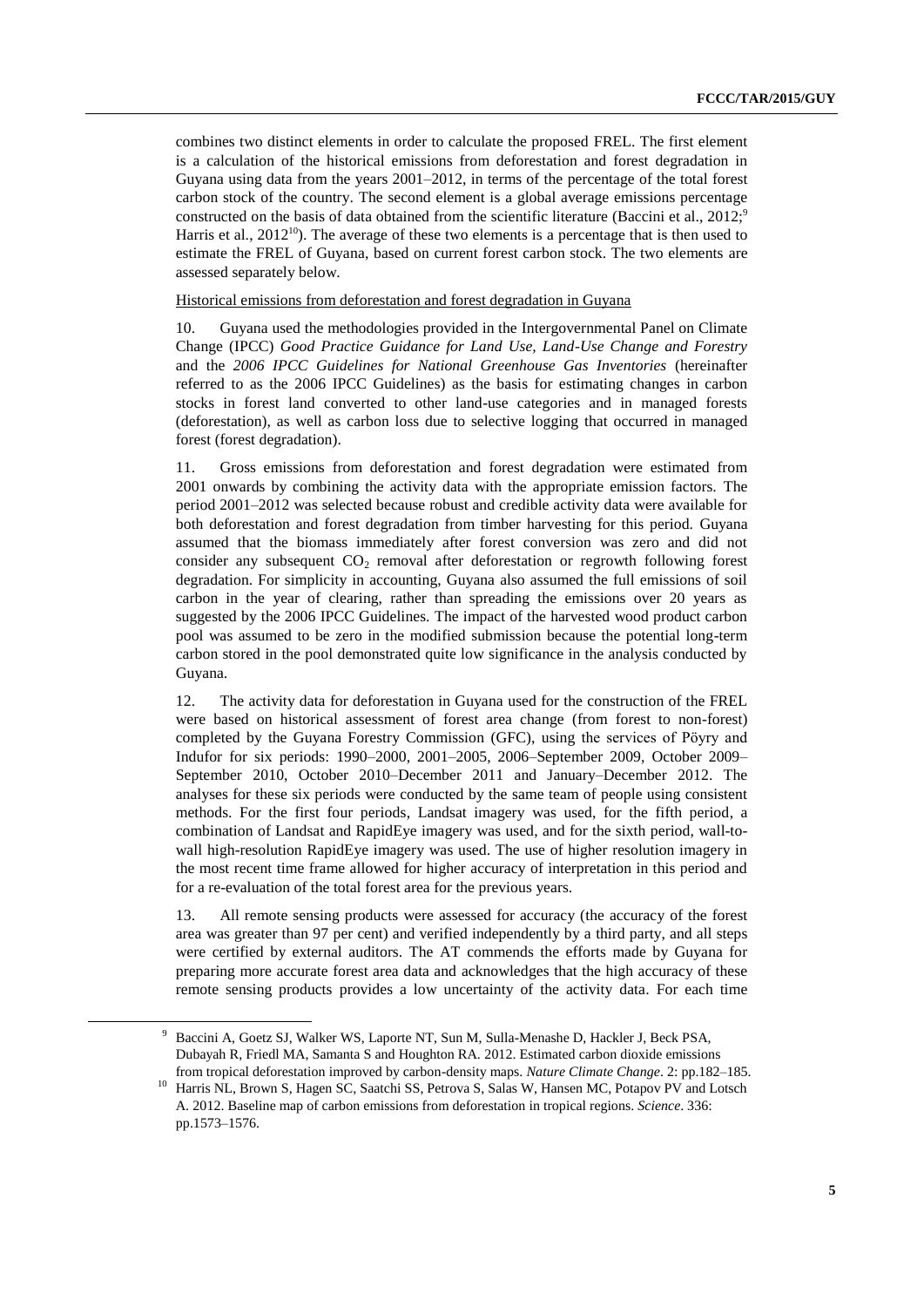period up to September 2010, 30 m resolution satellite imagery was used to quantify deforestation resulting from various drivers including mining, agriculture, forestry infrastructure, road infrastructure and fire. For the October 2010 to December 2011 period, 5 m resolution RapidEye imagery was also used for half of Guyana's land area together with the 30 m imagery, and full wall-to-wall coverage with RapidEye imagery was used for 2012. The activity data for deforestation were classified by driver, including mining (mined areas and roads), agriculture, forestry infrastructure (roads and log decks only), road infrastructure and fire. Forest area change was estimated for forests converted to other lands for all drivers, based on the IPCC approach 3.

14. The amount of carbon emitted due to deforestation was calculated for each driver by stratum and represented as the emission factors in t  $CO<sub>2</sub>$  eq per unit of deforested area.

15. With regard to the emission factors, the forest carbon stocks were estimated for all pools using country-specific data and conversion factors, and an allometric equation of Chave et al.  $(2005)^{11}$  verified through destructive sampling of four large trees, resulting in emission factors that meet the IPCC requirements for the tier 3 methodology. An overarching spatial analysis framework, operating in a geographical information system (GIS), was used to create a potential for future change stratification system that developed a relationship between the historical deforestation pattern and the spatially represented factors of deforestation. In addition to stratifying by potential for change, the forests were also stratified by accessibility. The accessibility strata were also included, because, given the long history of logging in Guyana, areas near roads would have been disturbed and have lower carbon stocks than those areas far from roads. Guyana explained that the results of fieldwork showed that there were no significant differences in carbon stocks among the main forest types and that stratification by forest type was not necessary.

16. The activity data for selective logging as the driver of forest degradation were the volumes of wood products, obtained from the records of GFC, which report on volume of timber extracted by the primary product class. Robust activity data are available from 2001 to 2012. Forest degradation estimates include three sources of emissions: (1) carbon losses from the extracted biomass in the commercial trees felled, (2) carbon losses from the damage caused to residual trees from the logging activities and (3) carbon losses from the extraction of trees due to construction of skid trails. The activity data of items (1) and (2) are the annual amounts of timber harvested at the national level. The activity data of item (3) are the lengths of skid trail estimated by the amount of timber harvested using the parameter of average length of skid trail per unit of timber harvested. The volume of illegal logging was also considered as activity data. In response to a request for clarification about the treatment of illegal logging in the FREL from the AT, Guyana explained that formal data on illegal logging are available from GFC from 2009 onwards. Before 2009, a factor of 15 per cent of legal logging taken from a United Nations Environment Programme report  $(2007)^{12}$  was used to estimate the amount of illegal logging volume. Guyana explained that the illegal logging volume estimated using the value of 15 per cent may be considered larger than the actual amount occurring in Guyana.

17. In order to estimate emissions due to degradation from selective logging, factors were created linking extracted volume with non-merchantable biomass of the felled tree (top and stump), collateral damage and damage from skid trails left as dead wood in the forest. A total of 183 logging plots was installed across four large-scale commercial forest

<sup>11</sup> Chave J, Andalo C, Brown S, Cairns MA, Chambers JQ, Eamus D, Fölster H, Fromard F, Higuchi N, Kira T, Lescure JP, Nelson BW, Ogawa H, Puig H, Riéra B and Yamakura T. 2005. Tree allometry and improved estimation of carbon stocks and balance in tropical forests. *Oecologia.* 145(1): pp.87– 99.

<sup>12</sup> *Green Carbon, Black Trade: Illegal Logging, Tax Fraud and Laundering in the World's Tropical Forests*. Available at <http://www.unep.org/pdf/RRAlogging\_english\_scr.pdf>.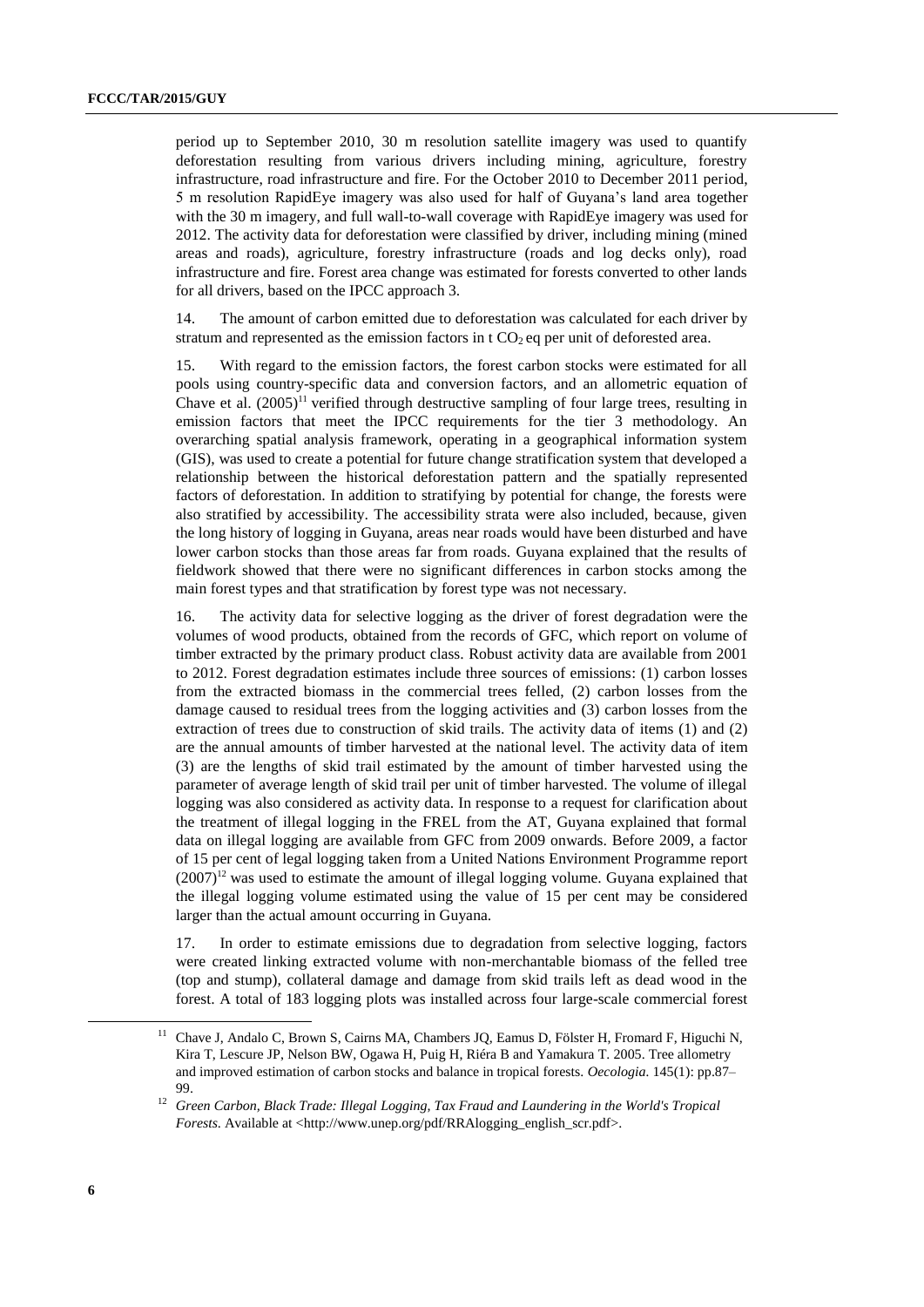concessions operating on a 25 year cutting cycle. The emission factors of "carbon losses from the extracted biomass in the commercial trees felled" are the wood density and carbon fraction. The emission factors of "carbon losses from the damage caused to residual trees from the logging activities" and "carbon losses from the extraction of trees due to construction of skid trails" are the estimated average emission ratios per each activity data unit based on studies undertaken in Guyana.

18. For each year, historical emissions from deforestation and forest degradation from timber harvest are summed to obtain the total emissions. The total forest carbon stock was estimated based on the parameter of carbon stock per hectare in each stratum (as an average for the period 2001–2012) multiplied by the forest area of Guyana in 2012. In response to a technical exchange of views between the AT and Guyana during the TA, the forest area used for this estimation was modified to represent the average forest area over the period 2001–2012 instead of a single year (i.e. 2012), which ensures the consistency of the time series with Guyana's carbon stock estimates. The averaged forest area was calculated based on the simple average of five forest area data values in 2005, 2009, 2010, 2011 and 2012.

19. A summary of the approach, methodologies and data was included in the FREL submission from Guyana. Detailed information on the methodologies, the data and the measurement, reporting and verification (MRV) system including the sampling design is included in some referenced reports, and this information is publicly available. During the TA, Guyana provided a spreadsheet including calculations for the construction of the FREL, as well as additional oral and written information, to the AT, allowing the AT to reconstruct the FREL value.

#### Global average emissions ratio from deforestation and forest degradation

20. Regarding the global average emission ratio from tropical forest, Guyana estimated the values of carbon stored in tropical forests and annual net carbon emissions from tropical deforestation during the period 2001–2010 based on the data of Baccini et al. (2012) and adjusted by Harris et al.  $(2010)^{13}$  2012). The reason for using these studies is well justified in the FREL submission from Guyana. In the report by Baccini et al. (2012), the carbon held in tropical forest is derived from a combination of remote sensing and field measurements, which is in line with the methodological guidance adopted by the  $COP<sup>14</sup>$  in decisions relating to FRELs/FRLs for REDD-plus <sup>15</sup> activities. The methodology for estimating emissions from deforestation was the bookkeeping model <sup>16</sup> employed in previous analyses,<sup>17</sup> which estimates annual carbon flux that occurred from land-use change based on area change and carbon density of each land-use or land-management category.

-

Houghton RA. 2003. Revised estimates of the annual net flux of carbon to the atmosphere from

<sup>13</sup> Harris NL, Hagen S, Saatchi SS, Petrova S, Brown S, Salas W and Hansen MC. 2010. *New Estimate of Greenhouse Gas Emissions from Tropical Land Use Change for the Period 2000 to 2005*. Winrock International Report to the World Bank under contract 7150484 (available from S. Brown).

<sup>14</sup> Decisions 4/CP.15, 1/CP.16, 12/CP.17 and 13/CP.19.

<sup>&</sup>lt;sup>15</sup> In decision 1/CP.16, paragraph 70, the COP encourages developing country Parties to contribute to mitigation actions in the forest sector by undertaking the following activities: reducing emissions from deforestation; reducing emissions from forest degradation; conservation of forest carbon stocks; sustainable management of forests; and enhancement of forest carbon stocks.

<sup>&</sup>lt;sup>16</sup> The bookkeeping model tracks annual per-hectare changes in carbon stocks when: (1) forest area is cleared for cropland, pasture or shifting cultivation; (2) forests are harvested; (3) plantations are established and (4) agricultural lands are abandoned and returned to forest. The sum of all changes in carbon for all areas under management defines the annual net flux of carbon from all changes in forest land use, reflecting both carbon emissions to, and removals from, the atmosphere.

<sup>&</sup>lt;sup>17</sup> Friedlingstein P, Houghton RA, Marland G, Hackler J, Boden TA, Conway TJ, Canadell JG, Raupack MR, Ciais P and Le Quéré C. 2010. Update on CO<sub>2</sub> emissions. *Nature Geoscience*. 3: pp.811–812. Houghton RA. 1999. The annual net flux of carbon to the atmosphere from changes in land use 1850– 1990. *Tellus.* 51B: pp.298–313.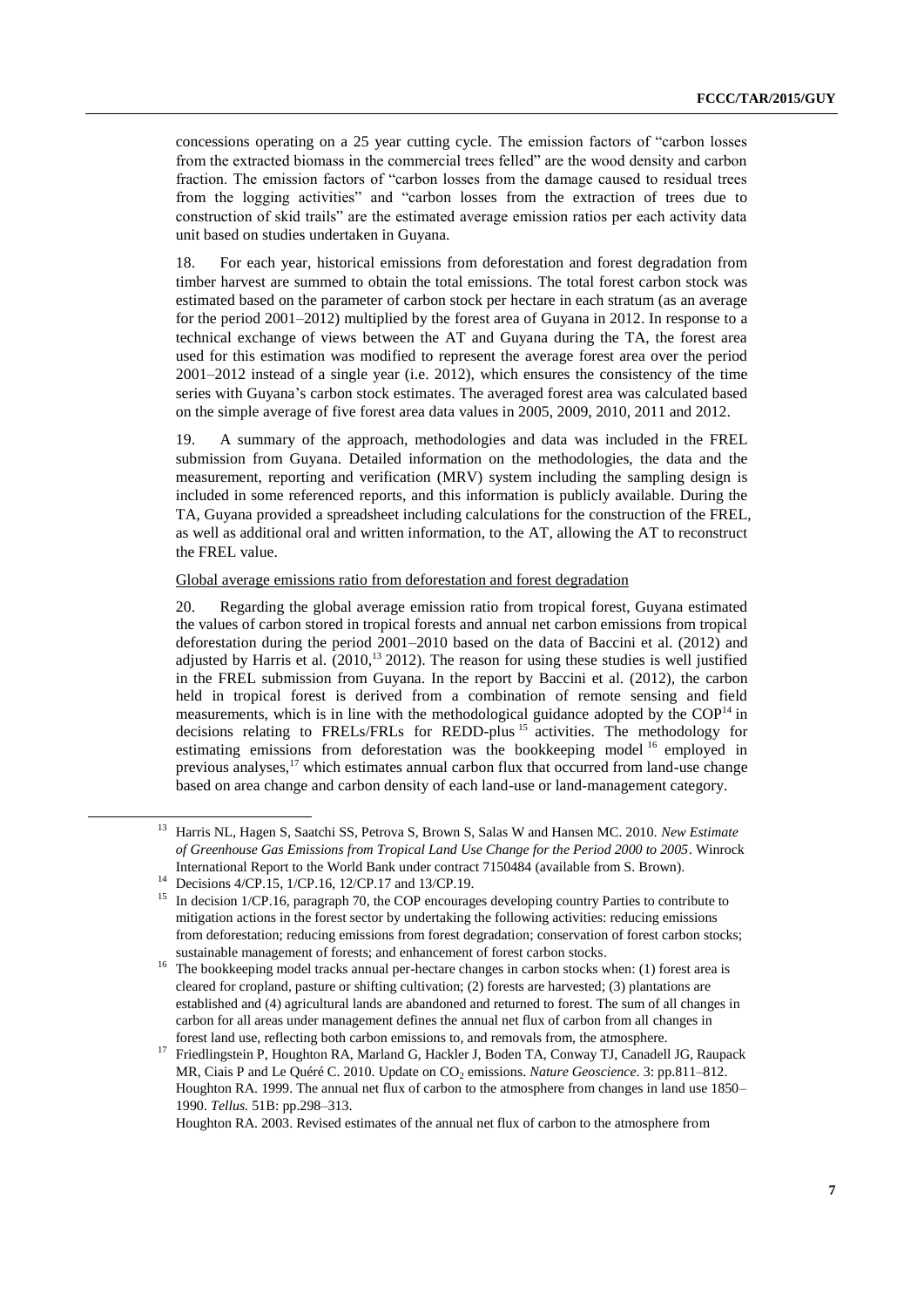Transparency, completeness, consistency and accuracy of the information used in the construction of the forest reference emission level

#### Methodological information, including description of data sets, approaches and methods

21. The activity data cover the whole national territory of Guyana in line with the establishment of a national FREL. The AT requested clarification from Guyana on potential double counting of the activity data for deforestation and for forest degradation in Guyana's MRV system. Guyana confirmed that any timber harvesting prior to deforestation events had not been included in the commercial timber amount and that there had been no double counting until 2012 in their system. They explained that in Guyana, it is necessary to obtain a concession for timber logging. The information on concession area, the time series record of the forest degradation unit and the forest management plan were taken into account in Guyana's GIS work for detecting deforestation. This system can distinguish temporal forest cover loss and skid trails due to selective logging from deforestation events. In addition, if the forest degradation area is subsequently converted to non-forest land, Guyana registers the land-use change in its system, so avoiding double counting of emissions under both deforestation and forest degradation. Guyana explained further that potential double counting might occur from 2013 onwards, as commercial timber extraction is now requested before deforestation under a new regulation. In addition, if shifting cultivation is eventually included in the FREL, additional care will be required to distinguish emissions from deforestation events from those occurring due to shifting cultivation activities. Guyana noted that it will prevent any double counting in its future monitoring system. The AT acknowledges the importance of this work and commends the expression of the effort that will be made by Guyana.

22. Guyana revised the values of the total forest area (18.5 million ha) in the modified submission of the FREL from those included in the original submission (17.6 million ha). The AT noted that the value of the forest area in the modified submission of the FREL is not exactly the same as, but is very close to, the value reported in Guyana's second national communication. This difference between forest area values is the result of efforts to improve the accuracy of forest area data by Guyana. The AT notes that the same deforestation area was reported in both the modified submission and the original submission. Guyana confirmed that the revised forest area did not affect data detection of deforested area. As new research was used in the estimation of historical forest emissions in Guyana, the data and estimated results were not consistent with the corresponding anthropogenic forest-related greenhouse gas (GHG) emissions by sources and removals by sinks as contained in the national GHG inventory of the second national communication. Guyana explained that the next submission of the GHG inventory will be consistent with the FREL, either in the third national communication or the first biennial update report.

23. In Baccini et al. (2012), the area covered is tropical America, Africa and Asia (Australia excluded), and the only pool included in the carbon stock estimation is aboveground biomass. With regard to the estimation of net emissions included, Guyana explained in response to a request for clarification from the AT that emissions from deforestation estimated for the country include above-ground and below-ground biomasses, emissions from fuelwood harvest, emissions from industrial logging, emissions from cultivated soil, removals from recovery of secondary forest after harvesting, removals associated with carbon stored in harvested wood products and removals from shifting cultivation. In order to be consistent with the treatment of the historical emissions in Guyana, the gross emissions from deforestation (0.81 petagrams of carbon per year ( $PgC/yr$ )) and the gross

changes in land use and land management 1850–2000. *Tellus*. 55B(2): pp.378–390. Le Quéré C, et al. 2009. Trends in the sources and sinks of carbon dioxide. *Nature Geoscience.* 2, pp.831–836.

Pan Y, et al. 2011. A large and persistent carbon sink in the world's forests. *Science.* 333: pp.988–993.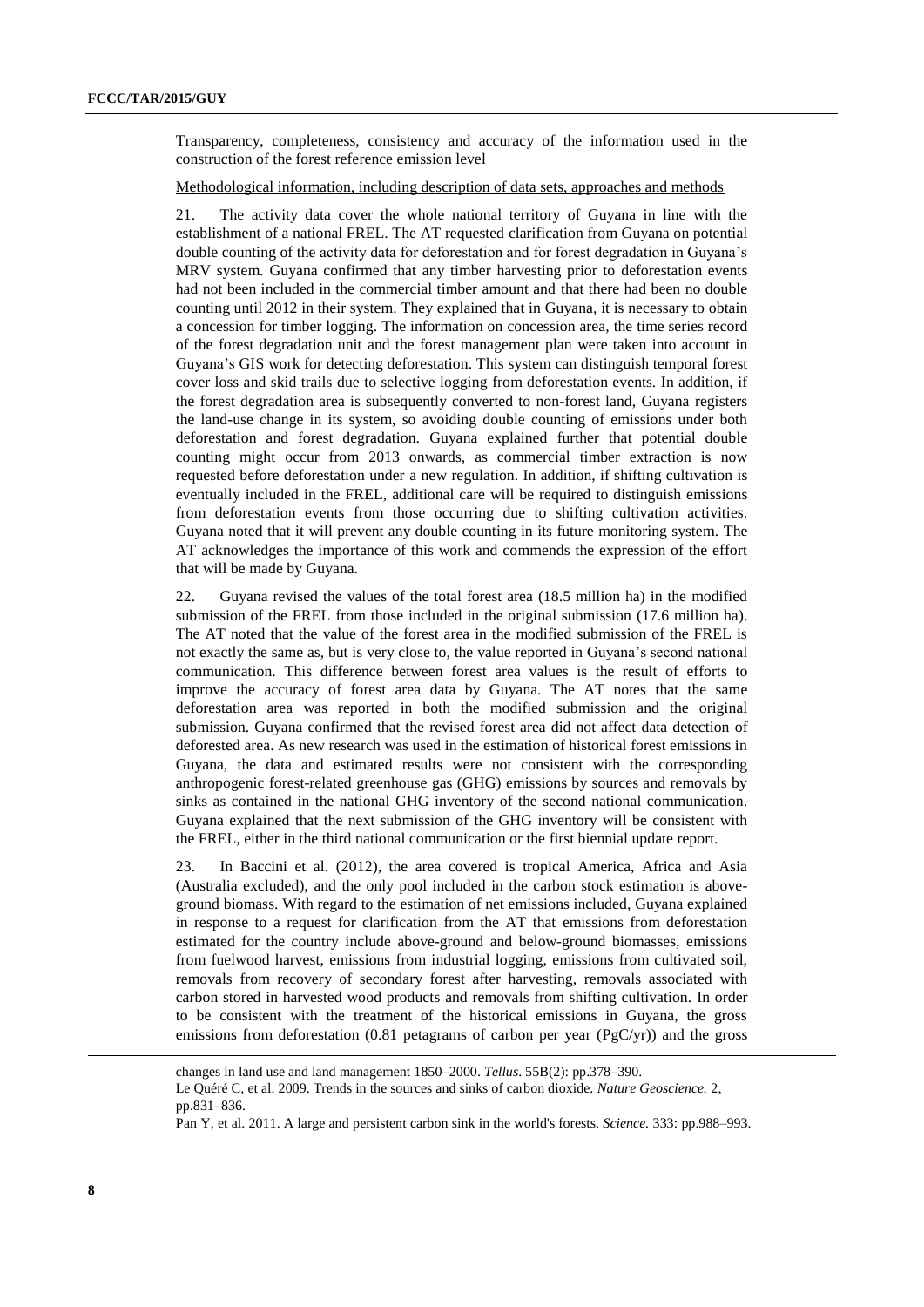emissions from industrial logging  $(0.45 \text{ PgC/yr})$  were used as the components to estimate global emissions in the combined reference level approach. Guyana adjusted the global forest carbon stock estimation by Baccini et al. (2012) by including the below-ground biomass pool. The method for expanding the estimation from above-ground biomass to the whole living biomass was to apply continent-specific factors of above-ground biomass to below-ground biomass derived from other scientific literature (Harris et al., 2010). Guyana explained that the data from Harris et al. (2010) were selected because they included global estimations that were relatively comparable to those of Baccini et al. (2012). The AT confirmed that the calculation was implemented in line with the explained method and data by Guyana and commends the effort made by Guyana to seek consistency between the carbon pools included by Guyana and those considered for the global estimates.

24. In section 6.1 of its FREL submission, Guyana discusses how the main drivers of deforestation and forest degradation might contribute to the country's emissions from the forest sector in the coming years. The AT noted that the information provided in this section did not clearly relate to the increase in emissions resulting from the application of the combined reference level approach. In response to this comment, Guyana provided additional information in its modified FREL submission, including the percentage shares of the estimated FREL that might correspond to each of the identified drivers.

25. Guyana further explained that it followed two parallel tracks of assessment to better inform on Guyana's national circumstances across the land-use sectors and the emissions that may result from activities related to these sectors. First, discussions were held with experts from the main land-use sectors of forestry, mining and agriculture, looking at the historical trend of emissions, current and planned developments, and projected future emission levels. The second track of assessment looked at the infrastructure drivers through the spatial platform available at GFC as part of the MRV system. Based on the likely spatial impacts for the Amaila Falls and the Guyana Brazil road, computations were conducted on likely emissions impacts. The AT commends Guyana for this additional information, and notes that the projected emissions are informed by a national process of sector development, which concludes on a distribution of the emissions among already identified drivers. The AT noted that this proposal results in a significant increase in emissions, to which Guyana explained that basing the FREL on historical emissions alone would not be realistic, because Guyana is a high forest cover country with historically low rates of deforestation. Therefore, other approaches that may be used would also lead to an emission level higher than the historical emission level.

Description of relevant policies and plans, as appropriate

26. As the proposed FREL is based on combined historical emissions of Guyana and a global study, no assumptions about future changes to domestic policies have been directly included in the FREL submission. Guyana introduced some information on its REDD-plus activities, and forest and low-carbon development policies and programmes in section 6.1 of its submission.

#### **2. Pools, gases and activities included in the construction of the forest reference emission level**

27. According to decision 12/CP.17, annex, subparagraph (c), reasons for omitting a pool and/or activity from the construction of the FREL should be provided, noting that significant pools and/or activities should not be excluded.

28. In the estimation of deforestation emissions in Guyana, the pools estimated are: above-ground biomass, below-ground biomass, dead wood, litter and soil. With regard to the emissions from forest degradation, the pools estimated are: above-ground biomass, below-ground biomass, dead wood and harvested wood product. Litter and soil carbon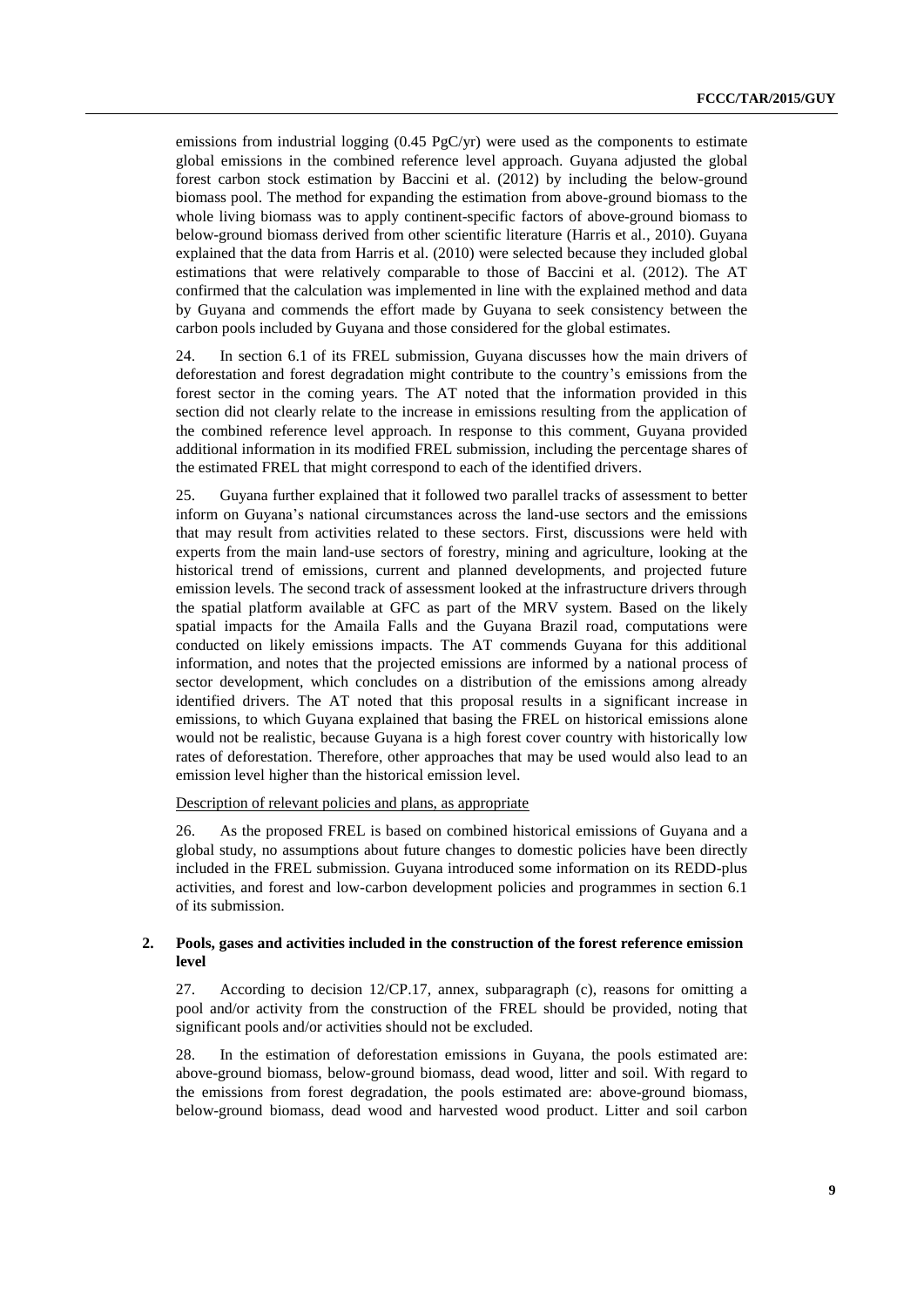stock changes are not estimated in forest degradation in Guyana because of their low impact during selective logging events. The AT notes that all significant carbon pools are estimated and considered in the FREL submitted by Guyana.

29. The AT noted that the carbon stock of the living biomass carbon pool in Guyana's forest of around 283 t C/ha used in the construction of the FREL is high in comparison with many other tropical forests around the world. The values provided by Guyana are sometimes double the levels of carbon appearing in other studies or reports, including the second national communication of Guyana. During the TA, the AT requested further clarification on this point, and Guyana explained that the applied value of carbon content had been derived from the latest survey in Guyana with the additional information supporting the high carbon content in Guyana's forests.<sup>18</sup> The TA considers that the high level of Guyana's forest carbon is credible and expects that other national reports such as the national communications will be modified in the future in order to be consistent with the carbon stock data used in this FREL submission.

30. The emissions from non- $CO<sub>2</sub>$  gases estimated in the original submission were methane and nitrous oxide emissions from forest fires associated with deforestation in Guyana. Guyana noted that its modified submission does not include non- $CO<sub>2</sub>$  gases, because its revised forest carbon stratification effort has shown that the areas previously classified as being affected by forest fires were now identified as occurrences of shifting agriculture. Monitoring of shifting agriculture will be aligned as such in future updates of the FREL. Guyana explained that other GHG emissions sources from forests were not significant in Guyana and were not quantified. The AT considers that the exclusion of other non- $CO<sub>2</sub>$  gases does not have a significant impact on the total emissions from the REDDplus activities included in Guyana's FREL. The AT also notes that when additional sources of emissions are included in the FREL in the future, the inclusion of non- $CO<sub>2</sub>$  gas emissions should also be considered as an area for future technical improvement.

31. During the TA, the AT discussed with Guyana that the inclusion of all estimated carbon pools in Guyana's historical emissions causes inconsistent treatment of carbon pools compared to the global emission estimation in the combined reference level approach, because the global estimation includes fewer carbon pools. In the modified submission, Guyana included the above-ground biomass and below-ground biomass carbon pools for both activities (deforestation and forest degradation) and, additionally, the dead wood carbon pool for forest degradation. The other pools are excluded from the construction of the FREL using the combined reference level approach. The AT commends Guyana for making an additional effort during the TA in order to increase the consistency between the global data of Baccini et al. (2012) and Guyana's historical emission estimates, to the extent possible.

32. The AT acknowledges that Guyana included the most significant activities (reducing emissions from deforestation and forest degradation) of the five activities identified in paragraph 70 of decision 1/CP.16, in accordance with its national capabilities and circumstances. The AT notes that Guyana mentioned that some causes of forest degradation other than selective logging have not been quantified, although these were considered to be insignificant taking into account the available information. In addition, the gains of removals in forest land in Guyana have not been estimated due to a lack of credible research data. Guyana explained that there is ongoing work to address these issues in the future. In addition, Guyana included below-ground biomass in the estimation of global

<sup>&</sup>lt;sup>18</sup> Brief information can be found in section 5.1.2 of the modified submission from Guyana. The following reference provides additional information: Mitchard ETA, et al. 2014. Markedly divergent estimates of Amazon forest carbon density from ground plots and satellites. *Global Ecology and Biogeography*. 2398: pp.935–946.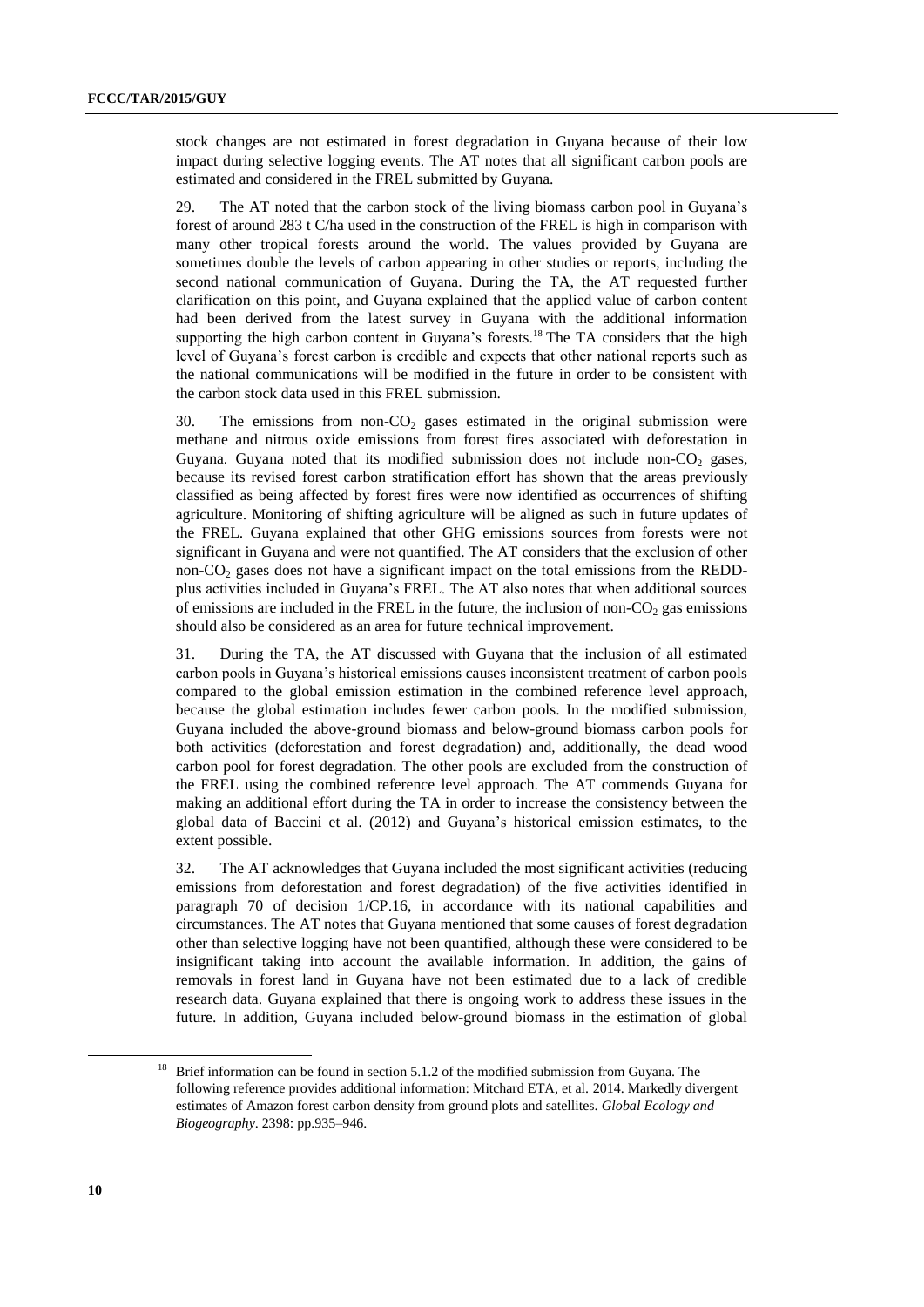forest emissions and forest carbon stock in the modified submission. The values of global emissions provided in the modified submission have been taken from peer-reviewed research. Guyana provided additional information allowing the AT to reproduce the estimates of global emissions.

#### **3. Definition of forest**

33. Guyana provided in its submission the definition of forest used in the construction of the FREL, which is a minimum area of 1.0 ha, a minimum height of 5 m and a minimum tree canopy cover of 30 per cent. This definition is not the same as the one that the Party uses in its national GHG inventories included in its first and second national communications (minimum area of 0.5 ha, a height of 5 m or more and at least 10 per cent canopy cover). The reason for the differences in the forest definition, explained by Guyana during the TA, is that the national MRV system for the REDD-plus programme was developed based on the ranges set by the Marrakech Accords. Guyana also explained that the differences in the forest definition affected the consistency between the forest area values reported in the second national communication and the FREL submission and that the new forest definition will be reflected in its future GHG inventories in national communications and biennial update reports, which will then result in full consistency.

34. The TA noted that the global forest carbon and deforestation emissions given by Baccini et al. (2012) were derived from wall-to-wall mapping analysis using a combination of remote sensing and field data, but that the forest definition of this analysis might not be fully consistent with the selected forest definition in Guyana because global deforestation analysis does not take into account the canopy cover ratio in its assessment. This issue is unavoidable in the application of the combined reference level approach for the FREL. The AT noted the additional information provided by Guyana in its modified submission explaining that the difference between the forest definitions used was not critical, because Guyana's native forests were practically all dense closed canopy forests. Thus, Guyana's forests would also meet the criteria of the forest definition of the Food and Agriculture Organization of the United Nations, and using either definition would not change the total area of forest cover in Guyana.

## **III. Conclusions**

35. The information used by Guyana in constructing its FREL for reducing emissions from deforestation and reducing emissions from forest degradation is transparent and complete, and is in overall accordance with the guidelines for submissions of information on FRELs (as contained in the annex to decision 12/CP.17).

36. The AT acknowledges that Guyana included in the FREL the most significant activity and the most significant pools in terms of emissions from forests, and that the FREL covers the entire national territory of Guyana. In doing so, the AT considers that Guyana followed decision 1/CP.16, paragraph 70, on activities undertaken, paragraph 71(b), and decision 12/CP.17, paragraph 10, on implementing a step-wise approach. The AT commends Guyana for the information provided on its ongoing work into the development of FRELs for improving the accuracy and coverage of the estimations.

37. As a result of the facilitative interactions with the AT during the TA session, Guyana submitted a modified submission that took into consideration the technical input by the AT. The AT notes that the transparency and completeness of the information improved significantly in the modified FREL submission and commends Guyana for its efforts.

38. The AT notes that, overall, the FREL does not maintain consistency, in terms of sources for the activity data and the emission factors, with the GHG inventory included in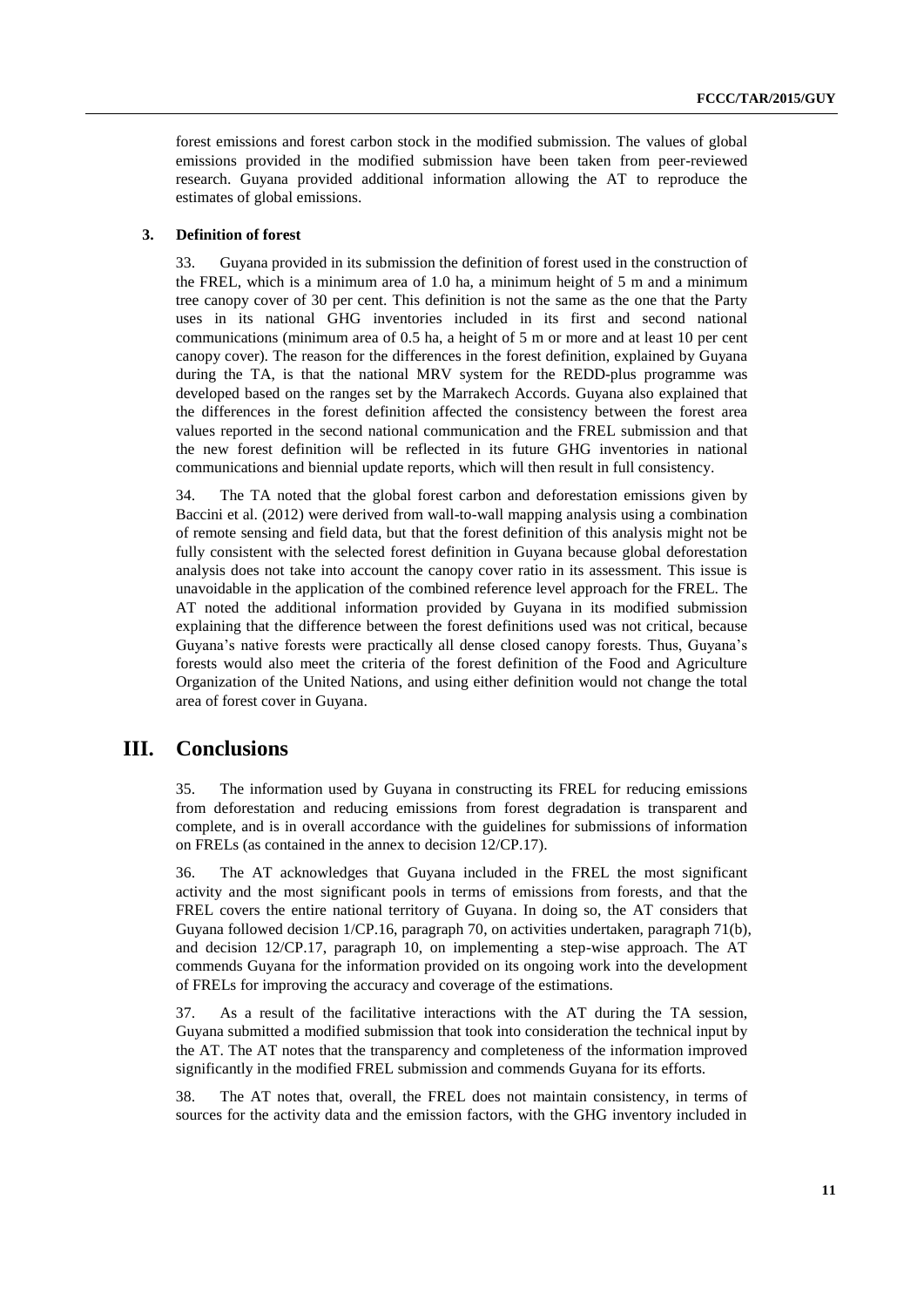Guyana's second national communication.<sup>19</sup> The AT also notes that the data used in the construction of the FREL are the latest reflections of research recently carried out in Guyana and are considered to be more accurate than the data used in the GHG inventory. The AT encourages Guyana to use the improved data in the preparation of its next GHG inventory on forest-related emissions.

39. A partnership between Guyana and Norway agreed on the use of a temporary "cap" whereby Guyana's emissions are basically capped at the current rate, but payments by Norway are made (on a sliding scale) based on a separate "crediting (or payments) baseline". The payments baseline is calculated as the midway point between the rate of deforestation in Guyana from 2000 to 2009 (0.03 per cent) and the average deforestation rate for developing countries between 2005 and 2009 (0.52 per cent), or a payments baseline of 0.275 per cent. The cap on emissions was set as the deforestation rate in 2010 (0.056 per cent). If Guyana exceeds this rate in any given year, the payments are reduced on a sliding scale, up to the rate of 0.1 per cent, at which point, there are no payments made. Guyana explained that the application of this cap improves the environmental integrity of the FREL, and that it expects such a cap to apply whenever the combined reference level approach used in the current FREL submission is applied.

40. The AT notes that the combined reference level approach used by Guyana in its submission was developed in the year 2009, before any of the relevant COP decisions were adopted. The resulting FREL, which is about four times larger than the historical forestrelated emissions, and although linked to a national sectoral planning process, should be quantifiably linked to the historical emission rate and the national circumstances of Guyana. For instance, there should be more clarity as to how the average deforestation emissions of developing countries as a whole are related to Guyana's future emissions, considering the variety of drivers, national circumstances, deforestation rates and carbon stock contents found across such countries. Additional challenges of this approach are the matters regarding Guyana's data and global data, as well as the different forest definitions. Consequently, the AT concludes that, from a technical point of view, the combined reference level approach applied by Guyana is appropriate as an interim approach. For a more optimal solution in the longer term, a clearer link should be made to national circumstances as more data on the future drivers become available.

41. Pursuant to decision 13/CP.19, annex, paragraph 3, the AT identified the following areas for future technical improvement:

(a) The way in which the effects of national circumstances and national policies and programmes are quantified and reflected in the FREL should be improved in order to increase the transparency of the FREL;

(b) In assessing the pools and gases included in the FREL, pursuant to decision 13/CP.19, annex, paragraph 2(f), the AT notes that the current omissions of pools and gases are likely to be conservative in the context of the FREL. The AT notes that emissions from dead wood, litter and soil pools are not included in the FREL due to a lack of reliable estimates of these pools, and identified the treatment of these pools as an additional area for future technical improvement;

(c) The AT considers that the exclusion of other non- $CO<sub>2</sub>$  gases does not have a significant impact on the total emissions from the REDD-plus activities included in Guyana's FREL. The AT also notes that when additional sources of emissions are included in the FREL in the future, estimation of non- $CO<sub>2</sub>$  gas emissions should also be considered as an area for future technical improvement.

42. The AT acknowledges and welcomes the intention expressed by Guyana to continue:

<sup>&</sup>lt;sup>19</sup> In reference to the scope of the TA, decision 13/CP.19, annex, paragraph 2(a).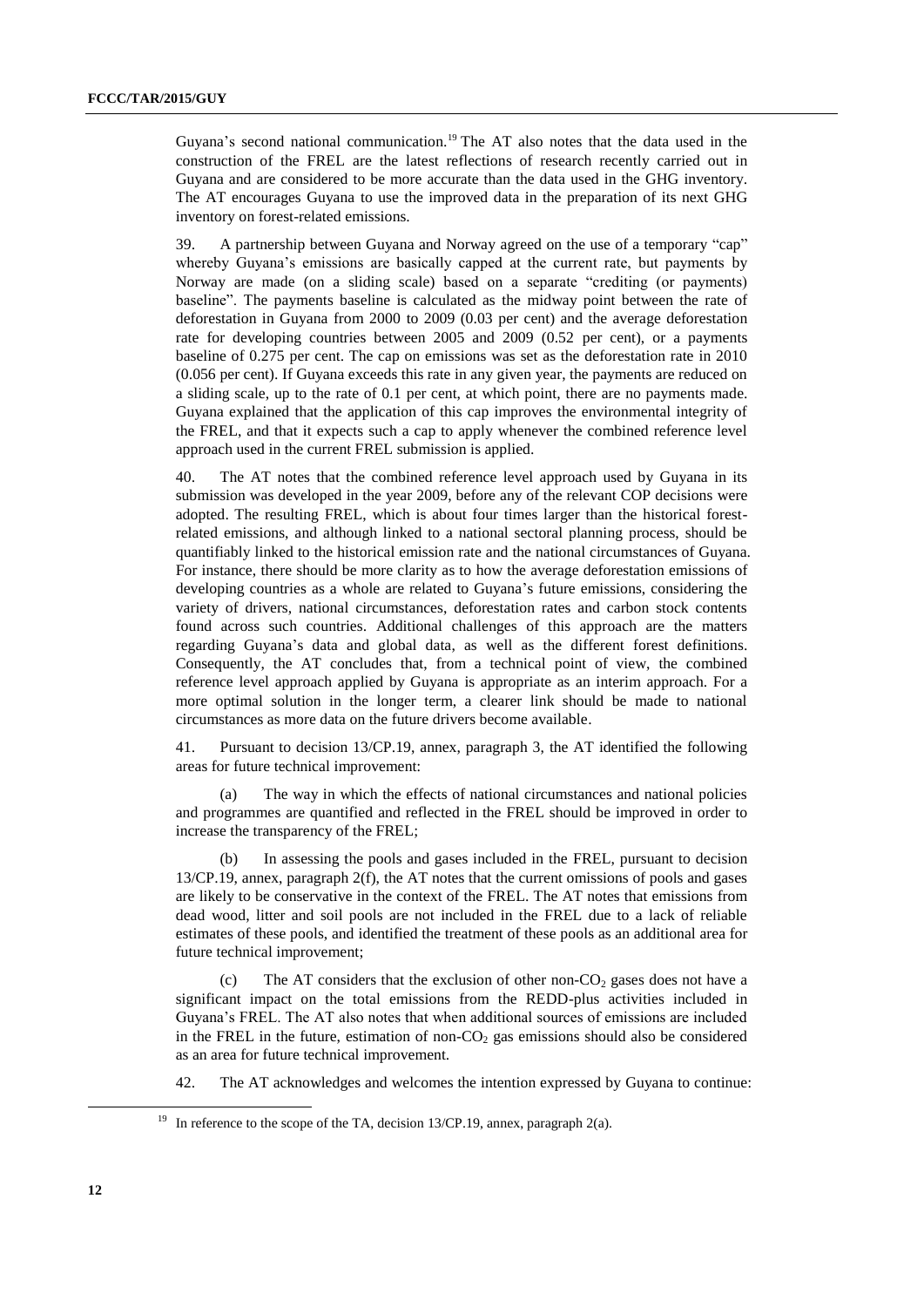(a) Monitoring forest and forest-related emissions;

(b) Efforts to estimate emissions from other drivers of forest degradation in addition to selective logging, which have not yet been quantified;

(c) Efforts to estimate removals due to regrowth, which have not yet been quantified;

(d) Carrying out research and gathering information in order to improve the transparency and accuracy of the approach used to estimate its FREL;

(e) Efforts to prevent any double counting between deforestation and forest degradation in its future monitoring system.

43. In conclusion, the AT commends Guyana for showing an intention to update its FREL submission within the next five years in order to reflect refined data on drivers and forest carbon stocks, in line with the step-wise approach. A number of areas for future technical improvements of Guyana's FREL have been identified in this report. At the same time, the AT acknowledges that these improvements are subject to national capabilities and policies, and notes the importance of adequate and predictable support.<sup>20</sup> The AT also acknowledges that the assessment process was an opportunity for a rich, open, facilitative and constructive technical exchange of information with Guyana.

44. The table in the annex summarizes the main characteristics of Guyana's proposed FREL.

<sup>&</sup>lt;sup>20</sup> Decision 13/CP.19, annex, paragraph 1(b), and decision 12/CP.17, paragraph 10.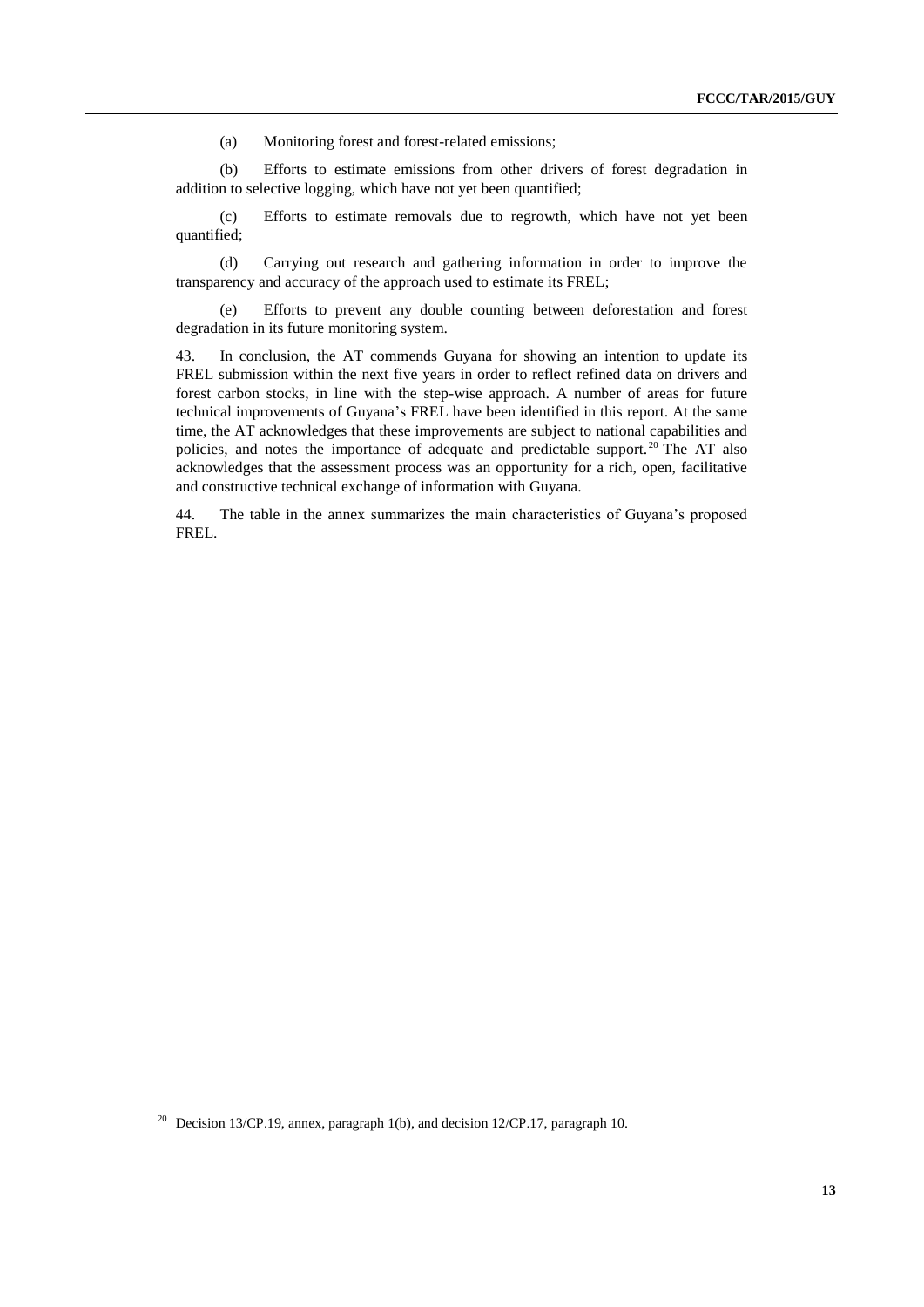## **Annex**

## **Summary of main features of the proposed forest reference emission level based on information provided by the Party**

| Main features of the FREL                                               |                                                                                     | Remarks                                                                                                                                                                                                                                                                       |  |
|-------------------------------------------------------------------------|-------------------------------------------------------------------------------------|-------------------------------------------------------------------------------------------------------------------------------------------------------------------------------------------------------------------------------------------------------------------------------|--|
| Proposed FREL<br>(in t CO <sub>2</sub> eq/yr)                           | 46 301 251                                                                          | Calculated from the estimated combined<br>(Guyana and global) reference emissions<br>percentage of 0.242 per cent and the total forest<br>carbon stock of Guyana over the period<br>2001-2012 (para. 7)                                                                       |  |
| Type and duration of FREL Combined reference                            | level approach                                                                      | The reference level is represented as the amount<br>of emissions. The historical period of 2001–2012<br>is taken into account and adjusted for national<br>circumstances using the combined reference<br>level approach (see below and para. 9)                               |  |
| Adjustment for national<br>circumstances                                | Yes                                                                                 | As the historical emission trend is unlikely to<br>accurately predict future emissions in Guyana, a<br>global emission level was also taken into<br>account for the adjustment using the combined<br>reference level approach (para. 9)                                       |  |
| National/subnational <sup><math>a</math></sup>                          | National                                                                            | Guyana's FREL covers the whole national<br>territory (para. 6)                                                                                                                                                                                                                |  |
| Activities included <sup>b</sup>                                        | Deforestation<br>Forest degradation                                                 | The gross emissions from deforestation (without<br>considering biomass regrowth), including all<br>types of land conversion to non-forest land, as<br>well as the gross emissions from selective<br>logging under forest degradation are included<br>(paras. $6$ and $32$ )   |  |
| Pools included <sup>b</sup>                                             | AB, BB, DW                                                                          | All five pools were considered for Guyana, but<br>the combined FREL was constructed only with<br>part of them due to limitations in global data<br>(paras. $8$ and $31$ )                                                                                                     |  |
| Gases included                                                          | CO <sub>2</sub>                                                                     | Non- $CO2$ gases were neither estimated nor<br>included in the combined FREL (para. 30)                                                                                                                                                                                       |  |
| Forest definition $c$                                                   | Included                                                                            | Minimum tree canopy cover of 30 per cent,<br>minimum land area of 1 ha and minimum tree<br>height of 5 m (para. 33)                                                                                                                                                           |  |
| Relationship with latest<br>GHG inventory                               | Methods used for<br>FREL differ from those<br>in the latest GHG<br>inventory (2012) | The difference in methods is due to more recent<br>data and the 2006 IPCC Guidelines used in the<br>FREL as compared to those in the GHG<br>inventory. In future GHG inventories, it is<br>planned to apply the updated data and<br>methodologies used in the FREL (para. 38) |  |
| Description of relevant<br>policies and plans <sup><math>d</math></sup> | Included                                                                            | Included in section 6.1 of the FREL submission                                                                                                                                                                                                                                |  |